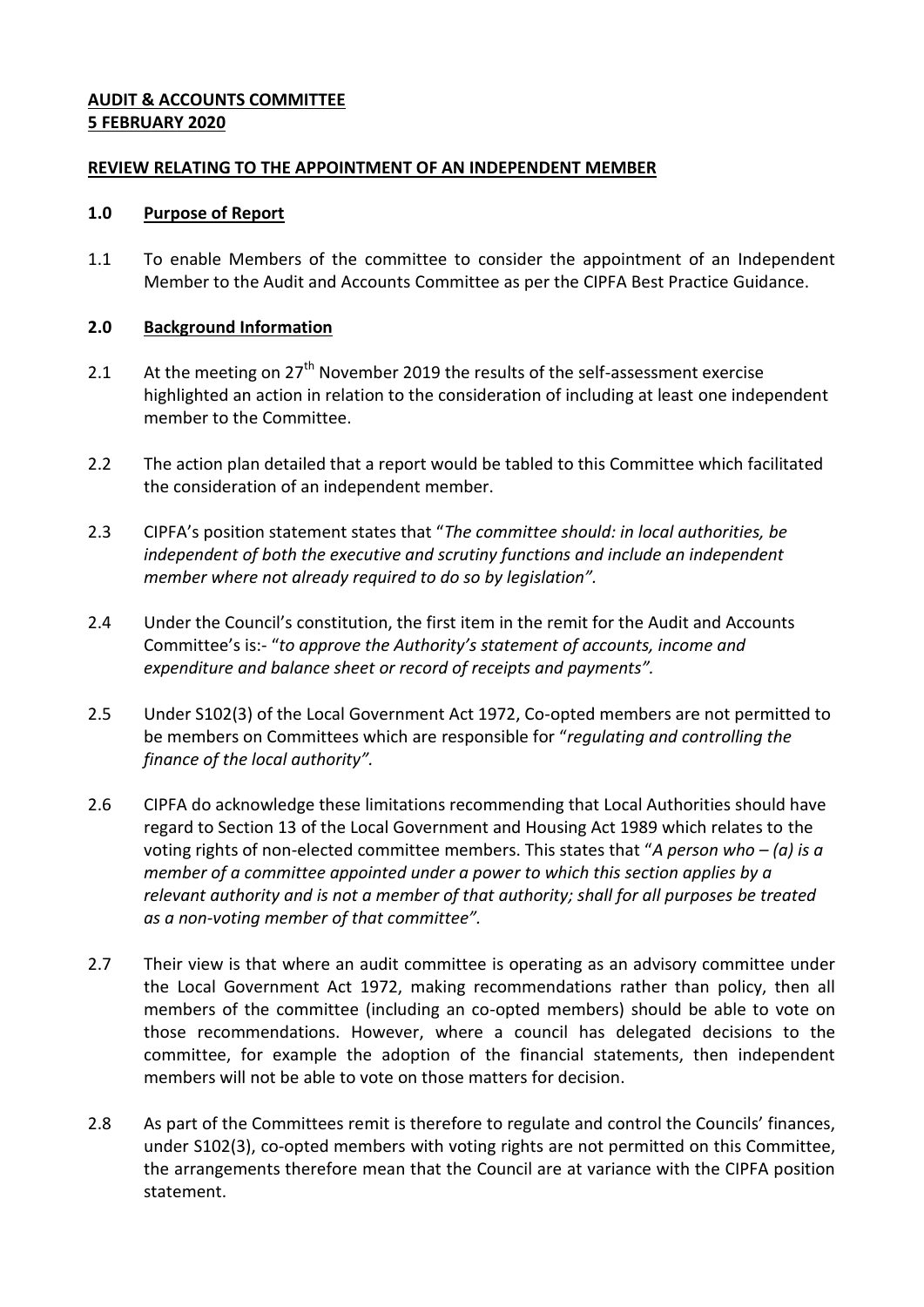- 2.9 CIPFA also acknowledge that there are no statutory requirements that determine that local authorities must appoint independent co-opted members, albeit such appointments are a requirement within police authorities, English combined authorities and for local authorities in Wales.
- 2.10 CIPFA's view is that the injection of an external view can often bring a new approach to committee discussions. Authorities that have chosen to recruit independent members have done so for a number of reasons:
	- To bring additional knowledge and expertise to the committee;
	- To reinforce the political neutrality and independence of the committee;
	- To maintain continuity of committee membership where membership is affected by the electoral cycle.
- 2.11 CIPFA do though acknowledge there are potential pitfalls to the use of independent members which should also be borne in mind:
	- Over-reliance on the independent members by other committee members can lead to a lack of engagement across the full committee;
	- Lack of organisational knowledge or 'context' among the independent members when considering risk registers or audit reports;
	- Effort is required from both independent members and officers to establish an effective working relationship and establish appropriate protocols for briefings and access to information.
- 2.12 The National Audit Office (NAO) recent publication: Local Authority Governance reported that their focus groups of internal and external auditors had stressed the benefits to audit committee effectiveness of having independent committee members. The same report identified (from the NAO's review of local authority website) that 33% of local authority audit committees have an independent member.
- 2.13 The NAO has recommended that government work with local authorities and stakeholders to assess the implications of, and possible responses to the effectiveness of audit committees and how to increase the use of independent members.
- 2.14 Analysis across Nottinghamshire shows that only one of the other District Authorities currently have independent members co-opted onto their audit committees. This is Mansfield District Council and currently they remunerate them £530 per annum.

# **3.0 CONCLUSIONS:**

- 3.1 At present there are no statutory requirements on the authority to appoint an independent member to the audit committee. The NAO has recommended that further work be done by government with local authorities and other stakeholders to examine how the use of independent members on audit committees can be increased.
- 3.2 Guidance from CIPFA notes both positive and cautionary reasons for such appointments and decisions of this nature need to take account of each local authority's own circumstances.

### **4.0 RECOMMENDATIONS:**